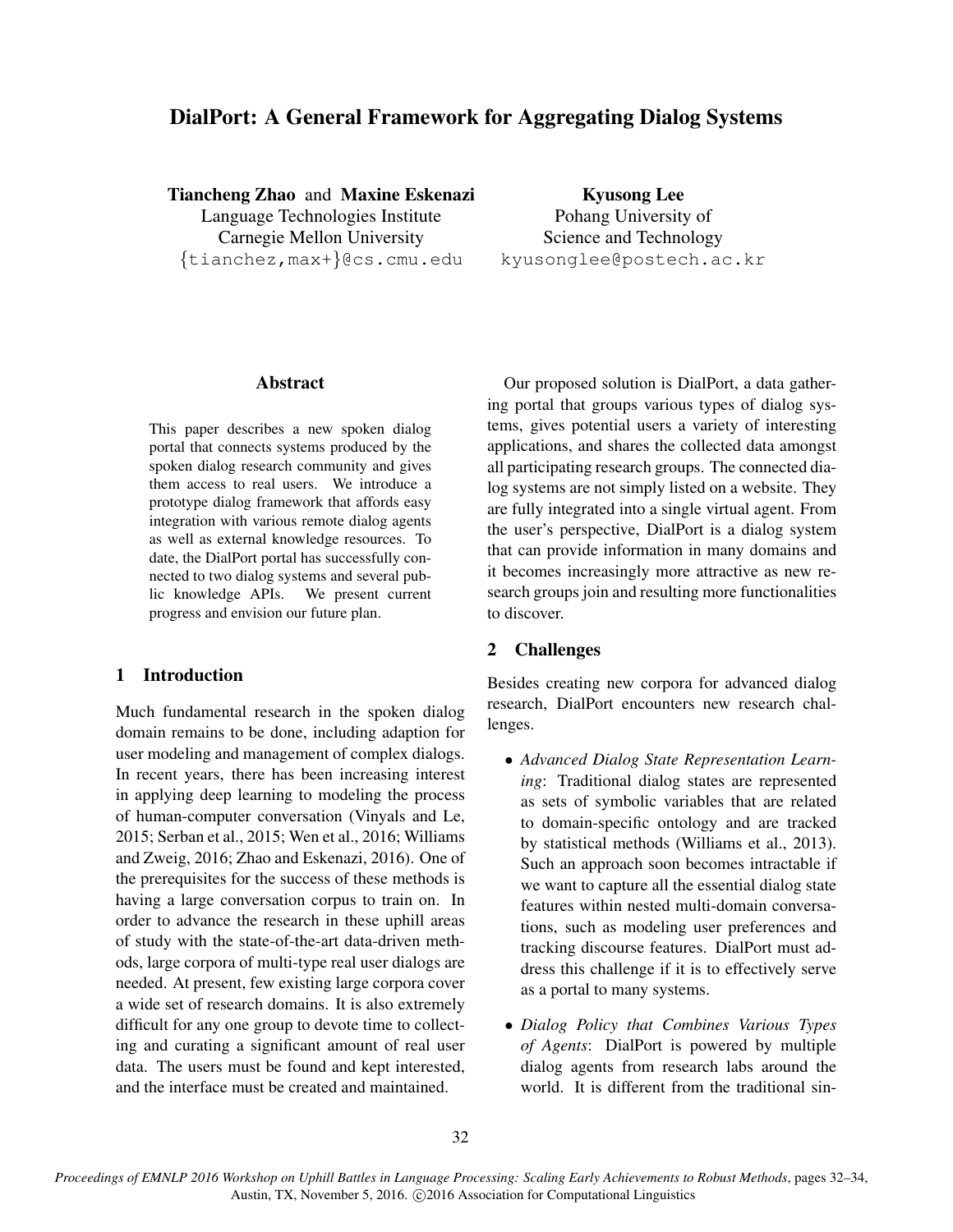gle dialog agent and requires new methods to develop decision-making algorithms to judiciously switch amongst various systems while creating a homogenous users experience.

• *Dialog System Evaluation with Real Users*: Evaluation has always be challenging for dialog systems because inexpensive methods, (e.g. user simulator or recruited users) are often not accurate. The best evaluation, real users, is costly. DialPort will create streams of real user data, which opens the possibility of developing a principled evaluation framework for dialog systems.

## 3 Proposed Approach

The prototype DialPort system includes the user interface, remote agents/resources and the master agent.

#### 3.1 User Interface

The user interface is the public front-end<sup>1</sup>. The audio interface uses the web-based ASR/TTS to recognize the user's speech and generate DialPort's speech output. The visual representation is a virtual agent that has animated embodiments powered by the Unity 3D Engine<sup>2</sup>.

#### 3.2 Remote Agents and Resources

A *Remote agent* is a turn-based dialog system, which inputs the ASR text output of the latest turn and returns the next system response. Every external dialog system connecting to DialPort is treated as a *remote agent*. DialPort also deals with *remote resources*, which can be any external knowledge resource, such as a database of bus schedules. DialPort is in charge of all of the dialog processing and uses the remote resources as knowledge backends in the same way as a traditional goal-oriented SDS (Raux et al., 2005).

## 3.3 The Master Agent

The *master agent* operates on a set of *remote agents* U, and a set of *remote resources* R. In order to serve information in R, the *master agent* has a set of primitive actions  $P$ , such as request or inform.

Together  $P \bigcup U$  composes the available action set A for the master agent. The dialog state  $S$  is made up of the entire history of system output and user input and distributions over possible slot values. Given the new inputs from the user interface, the master agent updates its dialog state and generates the next system response based on its policy,  $\pi : S \to A$ , that will choose the action  $a$  that is the most appropriate. One key note is that for  $a \in U$ , it takes more than one turn to finish a session, i.e. a *remote agent* usually will span several turns with the users, while  $a \in P$  is primitive action that only spans for one turn. Therefore, we formulate the problem as a sequential decision making problem for Semi-Markov Decision Process (SMDP) (Sutton et al., 1999), so  $a \in U$  is equivalent to a macro action. Therefore, when Dial-Port hands over control to a *remote agent*, the user input is directly forwarded to the remote system until the session is finished by the remote side. Core research on DialPort is about how to construct an efficient representation for  $S$ , and how to learn a good policy  $\pi$ .

#### 3.4 Current Status

To date, the DialPort has connected to two *remote agents*, the dialog system at Cambridge University (Gasic et al., 2015) and a chatbot, and to two *remote resources*: Yelp food API and NOAA (National Oceanic and Atmospheric Administration) Weather API.

## 4 Evaluation

Given the data collected by DialPort, assessment has several aspects. In order to create labeled data for the first two challenges mentioned in Section 2, we developed an annotation toolkit to label the correct system responses and state variables of the dialogs. The labeled data can then be used for new models for advanced dialog state tracking and multi-agent dialog policy learning. We will also solicit subjective feedback from users after a session with the system.

## 5 Travel Funding

Two authors are respectively PhD and postdoctoral students that need travel funding.

<sup>1</sup> https://skylar.speech.cs.cmu.edu

<sup>&</sup>lt;sup>2</sup>unity3d.com/